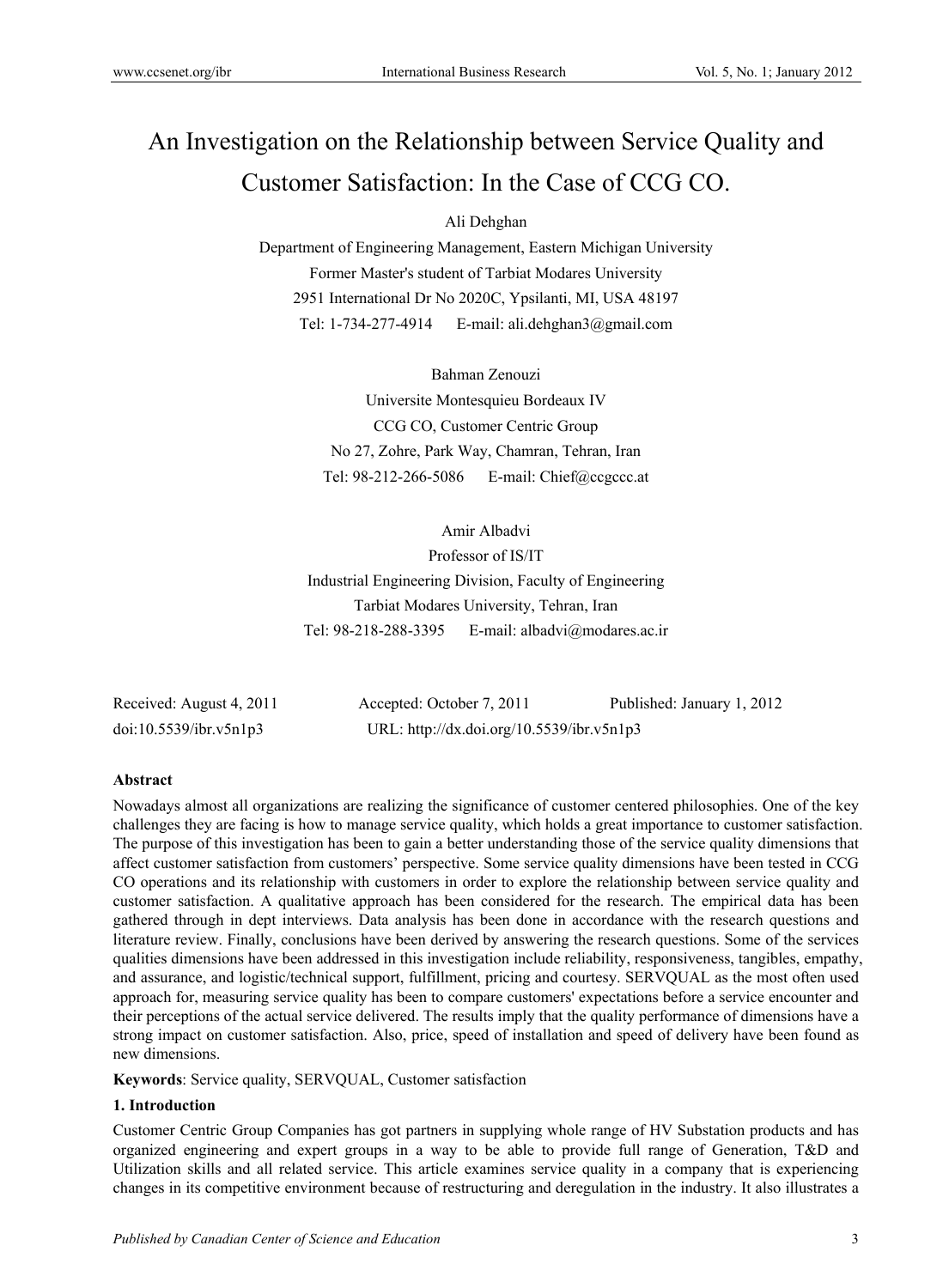recently developed service quality model and methodology for the measurement and analysis of service quality, and identifies specific improvements that must be made to the design and delivery of service to meet and exceed customer expectations. The received wisdom within the electrical substation industry was that the business is totally driven by price and availability at a given time. This article analyses the quality of service offered by CCG CO from both the firm and the customer perspectives to see if this is still the case. It also describes the steps that the company needs to implement in the near future.

CCG CO is the leading electrical substation (PASS) contractors in Iran with additional operations. Its primary customers include other contractors companies in Iran. CCG CO customers believe the price of these offered services are too high and usually this company think about its immediate margin not customers benefits ,also the speed of service delivery is not satisfactory, conversely CCG CO thinks that customers expectations are not logical, so in both side, service provider (CCG CO) & customers got dissatisfied .These are great discrepancies between perceived performance and expectation from customers points of view (perceived performance is less than expectation) that make them dissatisfied.

It is important that the CCG CO provide customers with high quality services to survive in this highly competitive electrical industry business. Regarding this importance, CCG CO first need to understand the attributes that customers use to judge about service quality and monitor and enhance the service performance. There are numerous studies that identified the key service quality dimensions in other businesses, but relatively little literature has investigated service quality attributes in the electrical industry in Iran and the relationship with customer satisfaction (Jun & Cai 2001).

Managers in the service sector are under increasing pressure to demonstrate that their services are customer-focused, customer-centered and that continuous performance improvement is being delivered. Given the financial and resource constraints under which service organizations must manage it is essential that customer expectations are properly understood and measured and that, from the customers ' perspective, any gaps in service quality are identified. This information then assists a manager in identifying cost-effective ways of closing service quality gaps and of prioritizing which gaps to focus on a critical decision given scarce resources.

While there have been efforts to study service quality, there has been no general agreement on the measurement of the concept. The majority of the work to date has attempted to use the SERVQUAL (Parasuraman et al. , 1985; 1988) methodology in an effort to measure service quality (e.g. Brooks et al., 1999; Chaston, 1994; Edvardsson et al., 1997; Lings and Brooks, 1998; Reynoso and Moore, 1995; Young and Varble, 1997; Sahney et al. , 2004). Taking in to account these developments, it is evident that service researchers need to pay more attention to consumer evaluations of technology-based services (Parasuraman and Grewal, 2000). One of the aims of this study involves the service quality dimensions in CCG CO operations and how they affect customer satisfaction. The other aim of this study is to discover how the relative importance of the service quality dimensions can be described for CCG CO in relation with the satisfaction.

#### **2. Customer Satisfaction**

Customer satisfaction is a critical issue in the success of any business system, traditional or online (Ho & Wu 1999). In a turbulent commerce environment, in order to sustain the growth and market share, companies need to understand how to satisfy customers, since customer satisfaction is critical for establishing long-term client relationships (Patterson et al. 1997). It is evidenced by the fact that over the last five years, customer satisfaction surveys have become common in many financial institutions. Thus, a fundamental understanding of factors impacting customer satisfaction is of great importance to commerce. Furthermore, the need for research in customer satisfaction has been accentuated by the increasing demand for the long-term profitability of dotcom companies and traditional companies (Pather, Erwin & Remenyi, 2002). Customer satisfaction can be obtained when the actual performance exceeds the expectations of those being served (Dehghan & Shahin, 2011). Relationship between Satisfaction and Service Quality Service quality is the key to measure user satisfaction (Pitt et. al., 1995).

#### **3. Service Quality**

Service quality is a concept that has aroused considerable interest and debate in the research literature because of the difficulties in both defining it and measuring it with no overall consensus emerging on either (Wisniewski, 2001). There are a number of different "definitions" as to what is meant by service quality. One that is commonly used defines service quality as the extent to which a service meets customers' needs or expectations (Lewis and Mitchell, 1990; Dotchin and Oakland, 1994a; Asubonteng et al., 1996; Wisniewski and Donnelly, 1996). Service quality can thus be defined as the difference between customer expectations of service and perceived service. If expectations are greater than performance, then perceived quality is less than satisfactory and hence customer dissatisfaction occurs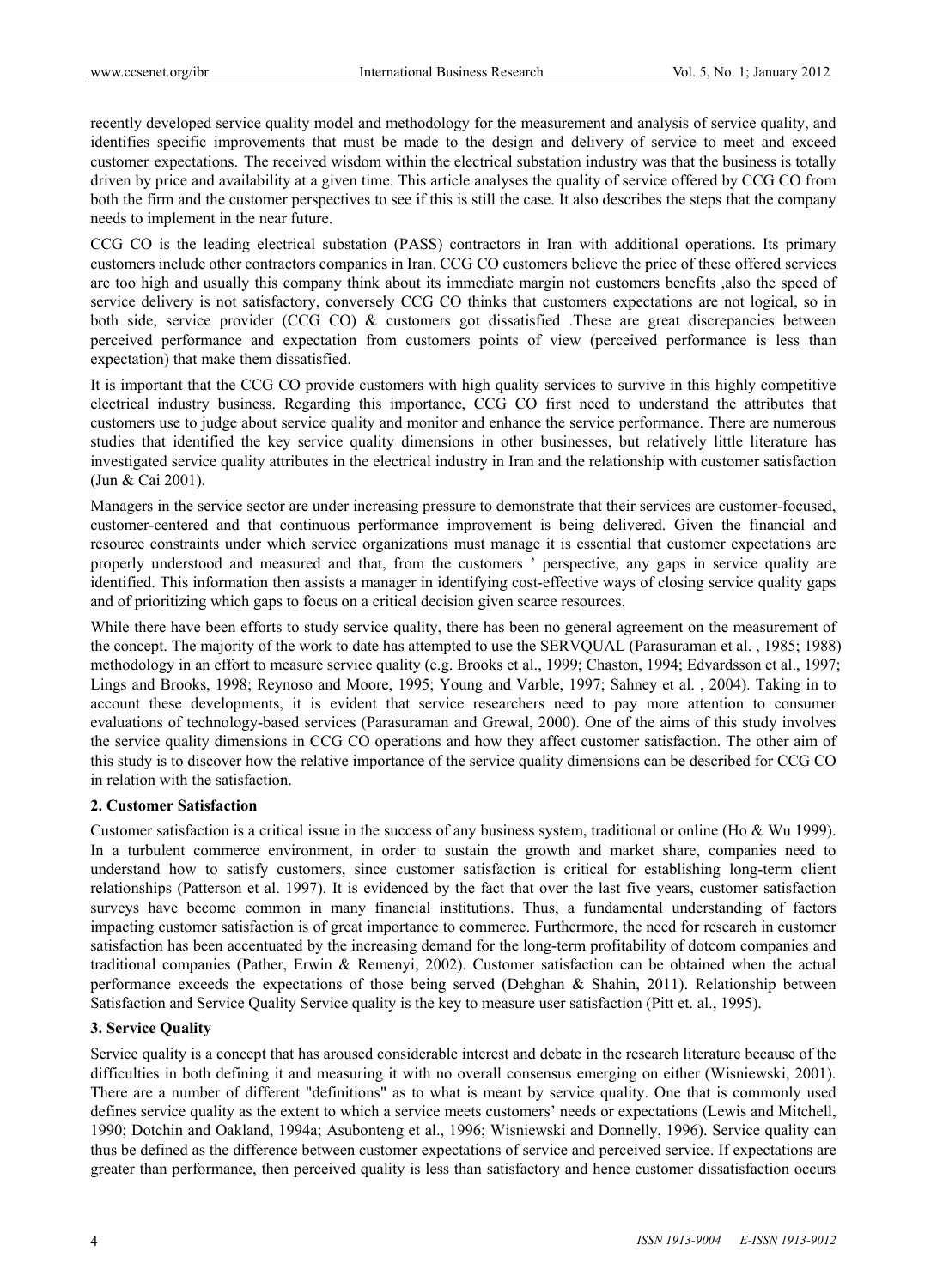(Parasuraman et al., 1985; Lewis and Mitchell, 1990). Some important definitions of service quality are coming as following:

Parasuraman et al., (1985, 1988): Service quality is determined by the differences between customer's expectations of services provider's performance and their evaluation of the services they received. Asubonteng et al. (1996): Service quality can be defined as "the difference between customers' expectations for service performance prior to the service encounter and their perceptions of the service received".

Always there exists an important question: why should service quality be measured? Measurement allows for comparison before and after changes, for the location of quality related problems and for the establishment of clear standards for service delivery. Edvardsen et al. (1994) state that, in their experience, the starting point in developing quality in services is analysis and measurement. SERVQUAL as the most often used approach for, measuring service quality has been to compare customers' expectations before a service encounter and their perceptions of the actual service delivered (Gronroos, 1982; Lewis and Booms, 1983; Parasuraman et al., 1985).

Just over a decade ago, Parasuraman et al. (1985) initiated a research stream that many consider to be the most comprehensive investigation into service quality. Briefly, Parasuraman et al. (1985) proposed service quality to be a function of pre-purchase customer expectations, perceived process quality, and perceived output quality. They defined service quality as the gap between customers' expectations of service and their perceptions of the service experience, ultimately deriving the now-standard SERVQUAL multiple-item survey instrument (Parasuraman et al., 1988).

The SERVQUAL instrument has been the predominant method used to measure consumers' perceptions of service quality. It has five generic dimensions or factors and is stated as follows (van Iwaarden et al., 2003):

- Tangibles: Physical facilities, equipment and appearance of personnel.
- Reliability: Ability to perform the promised service dependably and accurately.
- Responsiveness: Willingness to help customers and provide prompt service.

 Assurance: (Including competence, courtesy, credibility and security). Knowledge and courtesy of employees and their ability to inspire trust and confidence.

 Empathy: (Including access, communication, understanding the customer). Caring and individualized attention that the firm provides to its customers.

#### **4. Discussion**

A study was undertaken in 2005 to develop a clear understanding of the company's service system and the status of its service quality from a customer's viewpoint. We used the service quality model and methodology developed by Parasuraman, Zeithmal and Arash Shahin. The conceptual is describing Relationship between service quality and customer satisfaction derived from the studied done by Zethaml et al. (2000; 2002). Five Service quality dimensions have been selected form the studied done by Van Iwaarden et al. (2003).

#### (Insert Figure 1 Here)

Interviews based on 5 important aspects of service quality (Tangibles, Reliability, Responsiveness, Assurance and Empathy) were conducted with CCG CO president and a number of its customers. These interviews provided the necessary background information on the service system. The next step involved an analysis and listing of the customer's expectations and measuring the gap between perceived performance and customer's expectations. A listing of the current quality attributes for CCG CO was made immediately after the initial interview with 2 customers and CCG CO's president. All the interviews were conducted based on 5 dimensions of service quality and finally the gap between perceived performance and expectation of side, service provider and customers, were measured in discrepancy diagram.

#### (Insert Figure 2 Here)

### **5. Conclusion**

The findings imply that the Assurance issue is the utmost concern by CCG customers .Based on the literature review and Assurance dimension is categorized by 4 categories: Competent, Courtesy, Security of CCG services and Credibility ,So CCG CO has to hire much more expert staffs to do more projects in order to get better experiences, also those employees should have right attitude to convince the customers and totally make the CCG CO more competent in order to prevail its competitors ,otherwise customers will switch to other firms.

The findings reveal because of the name of service provider, Customer Centric Group CO, customers can expect whatever they request or want logically or illogically, so a big gap occurred between the service provider's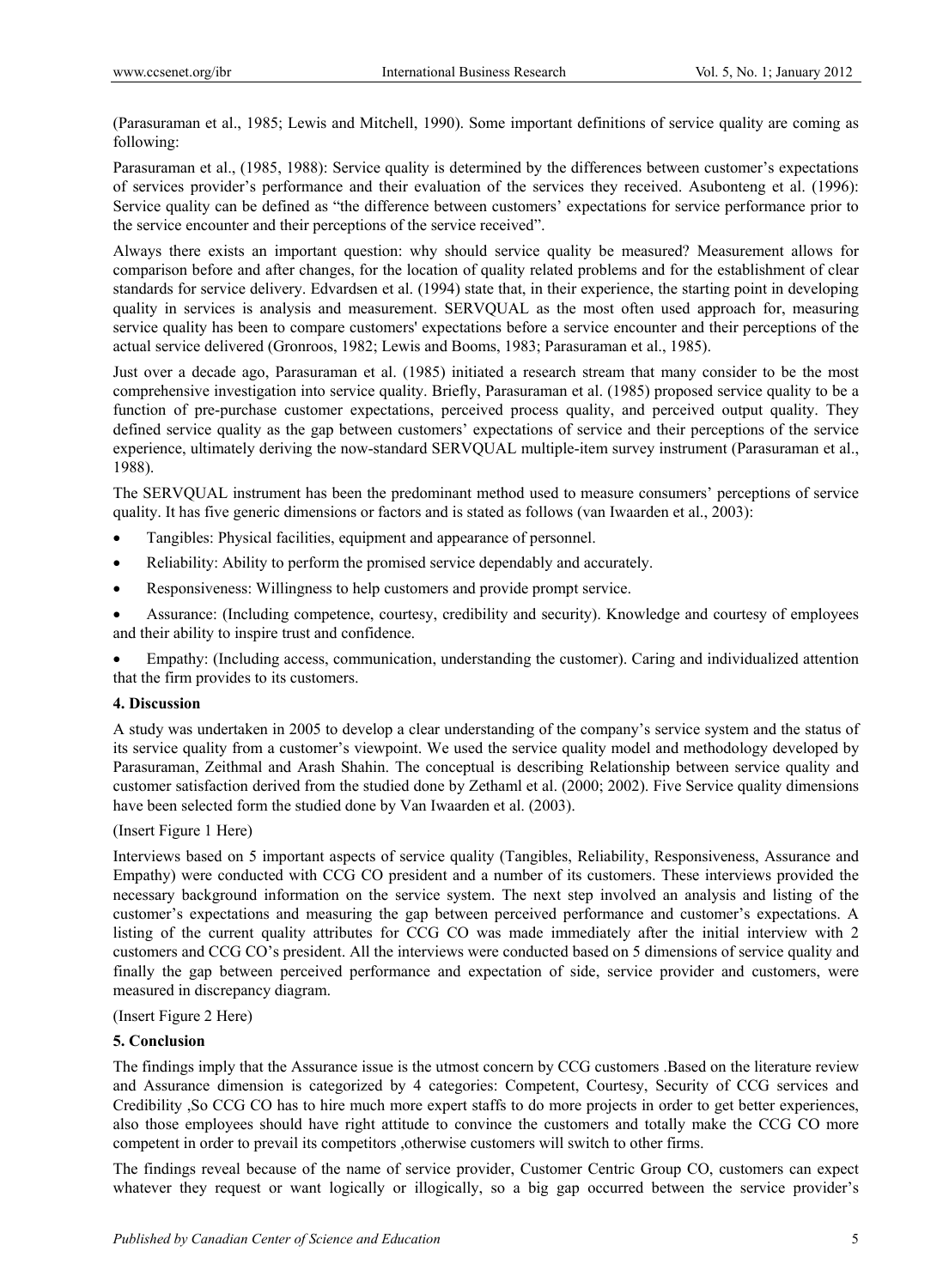perception and customer's expectation in the case of responsiveness of CCG CO (Service provider), therefore customers must adjust their expectations and service provider should modify its perception. The findings also indicate that quick response is one of the key drivers of customer satisfaction or dissatisfaction, which consists with the prior study. More importantly, the findings also show that some customers expect and need personalized services from the CCG CO. Personalized services could build good relationship with customers, simultaneously gain trust and loyal customers.

In the case of Reliability, the findings reveal that the CCG CO should try to speed up installation time by using much more expert engineers and technicians, also based on causing more trust and satisfaction in customers and create confidential atmosphere, the products have to be delivered faster and customers must pay the costs on time and without delay, because CCG CO is buying all the equipments cash and sell it by related services in payment, otherwise CCG CO will not be able to do its duties and finally both side will be dissatisfied.

The most effective factor among service quality dimensions that has not been found in theory, was Pricing. The findings of this study imply that reasonable price and cost of the services is the most important factors in terms of customer satisfaction, all the customers believe the service costs are too much expensive, So CCG must decrease the costs and prices in order to be survived in this competitive and complex market otherwise it will lose this market thoroughly. Three more dimensions that have not been identified in theory were found in this research that should be mentioned as service quality aspects: Technology Update, Logistical or Technical Equipment and Personalization or Customization, that should be mentioned in increment of CCG CO's service quality and generally for all Service Providers, in order to retain the customers and create more satisfaction. A total of nine service quality dimensions were identified and found by this study:

- Tangibles;
- Responsiveness;
- Reliability;
- Assurance
- Empathy;
- Pricing;
- Technology Update;
- Logistical or Technical Equipment;
- Personalization and customization.

Among them, fist five dimensions are consistent with the variables that mentioned in the frame of reference. We tested them as the core service quality dimensions of CCG CO. From qualitative empirical data, we identified pricing as another important quality criterion in CCG CO services Moreover.

The last dimensions are the new finding in this study. In addition, the first 5 dimensions share the same meaning with the service quality determinants derived within the context of traditional services industries by prior research.

All these nine dimensions are significant criteria and factors to judge services that are provided by CCG CO, simultaneously to identify and measure customers' experiences and preference. However, considering limited resources of CCG CO, Pricing and first five key dimensions should be more significant and focused by the CCG CO. All of the nine dimensions tend to have strong impacts on either customers' satisfaction or dissatisfaction, depending on the quality performance of those dimensions.

#### **References**

Anderson, E. W., & Sullivan, M. W. (1993). The antecedents and consequences of customer satisfaction for firms. *Marketing science Journal*, 12(2). http://dx.doi.org/10.1287/mksc.12.2.125

Asubonteng, P., Mccleary, K. J., & Swan, J. E. (1996). SERVQUAL revisited: a critical review of service quality, *The Journal of Services Marketing*, 10(6), 62-81. http://dx.doi.org/10.1108/08876049610148602

Awad, E. M. (2000). *The Structure of E-Commerce in the Banking Industry: An Empirical Investigation*. S1GCPR 2000 Evanston Illinois USA.

Bahia, K., & Nantel, J. (2000). Areliableand valid measurement scale for the perceived service quality of banks. *International Journal of Bank Marketing*, 18(2), 84-91. http://dx.doi.org/10.1108/02652320010322994

Bellini, N. (2002). Perceived quality in the delivery of Business support services: a Conceptual Framework (With practical Implication), European seminar on support services for micro small and sole proprietor's businesses.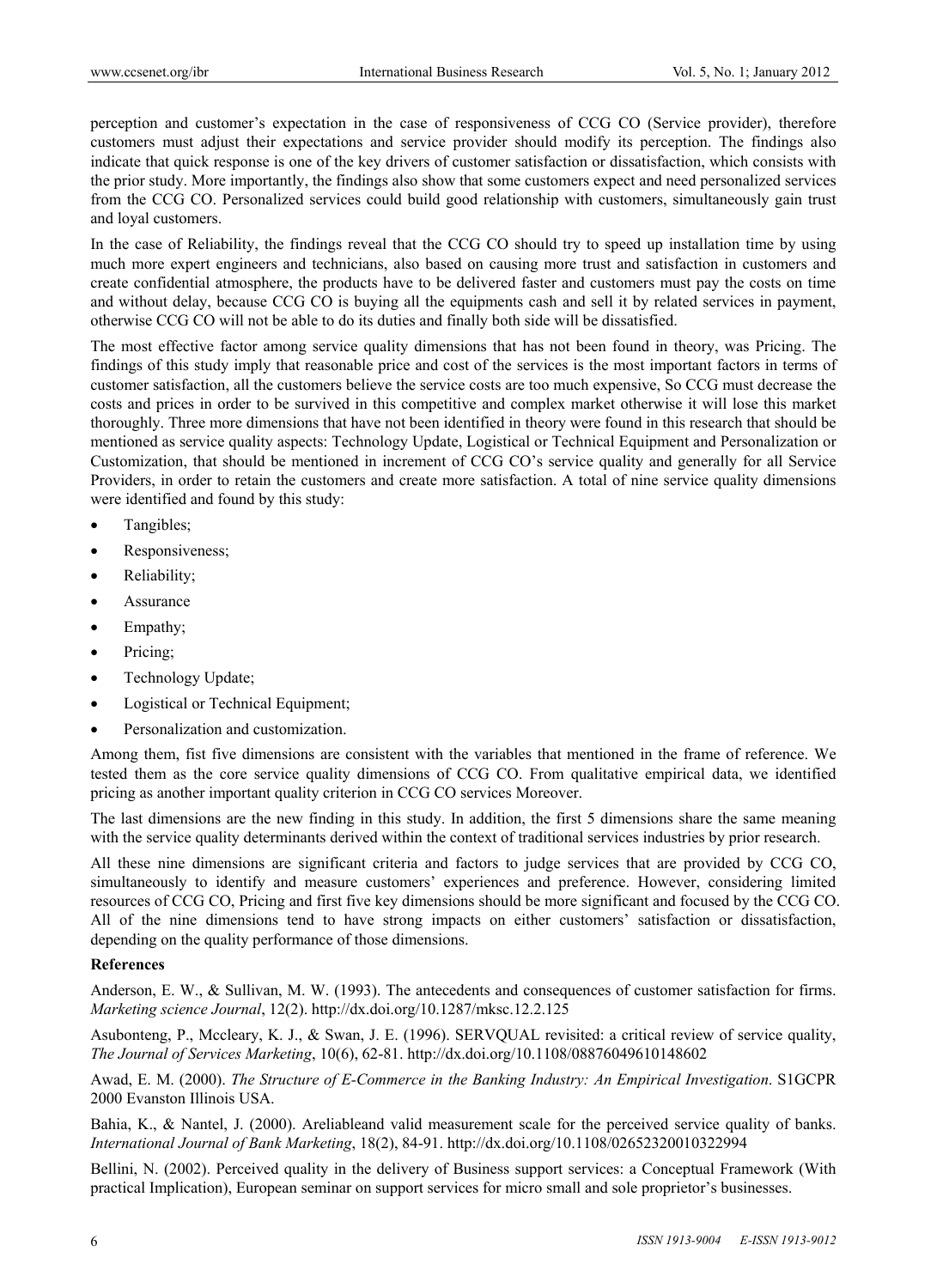Bitner, M. J., Booms, B. H., & Tetreault, M. S. (1990). The Service Encounter: Diagnosing Favorable and Unfavorable Incidents. *Journal of Marketing,* 54(1). http://dx.doi.org/10.2307/1252174

Boulding, W., Kalra, A., Staelin, R., & Zeithaml, V. A. (1993). A Dynamic process model of service Quality: from expectations to behavioral intentions. *Journal of Marketing Research*, 30(1), 7-27. http://dx.doi.org/10.2307/3172510

Cadotte, E. R., Woodruff, R. B., & Jenkins, R. L. (1987). Expectations and norms in models of consumer satisfaction. *Journal of Marketing Research*, 24(3), 305–314. http://dx.doi.org/10.2307/3151641

Caruana, A., & Malta, M. (2002). Service loyalty-The effects of service quality and the mediating role of customer satisfaction. *European Journal of Marketing*, 36(7/8), 811-828. http://dx.doi.org/10.1108/03090560210430818

Churchill, G. A., & Surprenant, C. (1992). Investigation into the Determinant of Customer Satisfaction. *Journal of Marketing Research*, 19, 491-504. http://dx.doi.org/10.2307/3151722

Churchill, G. A., & Surprenant, C. (1992). Research Strategy in Studies of Information Systems. MIS Quarterly.1989.33-50. http://dx.doi.org/10.2307/3151722.

Cooper, D. R., & Schindler, P. S. (2003). *Business Research Methods 8th edition*. McGraw-Hill Companies.

Creswell, J. W. (2003). *Research Design: Qualitative, Quantitative and Mixed Methods Approach*. (2nd ed.). Sage Publication, Inc.

Cronin, J. J., & Taylor, S. A. (1992). Measuring Service Quality: A Reexamination and Extension. *Journal of Marketing*, 56(7), 55-68. http://dx.doi.org/10.2307/1252296

Daniel, E. (1999). Provision of electronic banking in the UK and Ireland. *International Journal of Bank Marketing*, 17(5), 211-32. http://dx.doi.org/10.1108/02652329910258934

Dehghan, A., & Shahin, A. (2011). Customer Loyalty Assessment-A Case Study in MADDIRAN, the Distributor of LG Electronics in Iran. *Business Management and Strategy*, 2(1).

Parasuraman, A., Berry, L. L., & Zeithaml, V. A. (1994). Alternative Scales for Measuring Service Quality: A Comparative Assessment Based on Psychometric and Diagnostic Criteria. *Journal of Retailing*, 70(3), 201-308. http://dx.doi.org/10.1016/0022-4359(94)90032-9

Parasuraman, A., Zeithamal, V. A., & Berry, L. L. (1988). SERVQUAL: A Multiple-Item Scale for Measuring Consumer Perceptions of Service quality. J*ournal of Retailing*, (1).

Parasuraman, A., Zeithaml, V. A., & Berry, L. L. (1985). A conceptual model of service quality and its implications for future research. *Journal of Marketing*, 49(3). http://dx.doi.org/10.2307/1251430

Pitt, L. F., Watson, R. T., & Kavan, C. B. (1995). Service Quality: A measure of information systems effectiveness. MIS Quarterly, June. http://dx.doi.org/10.2307/249687

Saunders, M., Lewis, P., & Thornhill, A. (2000). Research Methods for Business Students Second Edition. UK: Financial Times, Prentice Hall.

Spreng, R. A., Mackenzie, S. B., & Olshavky, R. W. (1996). A reexamination of the determinants of customer satisfaction. *Journal of Marketing*, 60(3), 15-33. http://dx.doi.org/10.2307/1251839

Shahin, A. (2004). SERVQUAL and Model of Service Quality Gaps: A Framework for Determining and Prioritizing Critical Factors in Delivering Quality Services. *International conference on quality management*, Docs/0077.